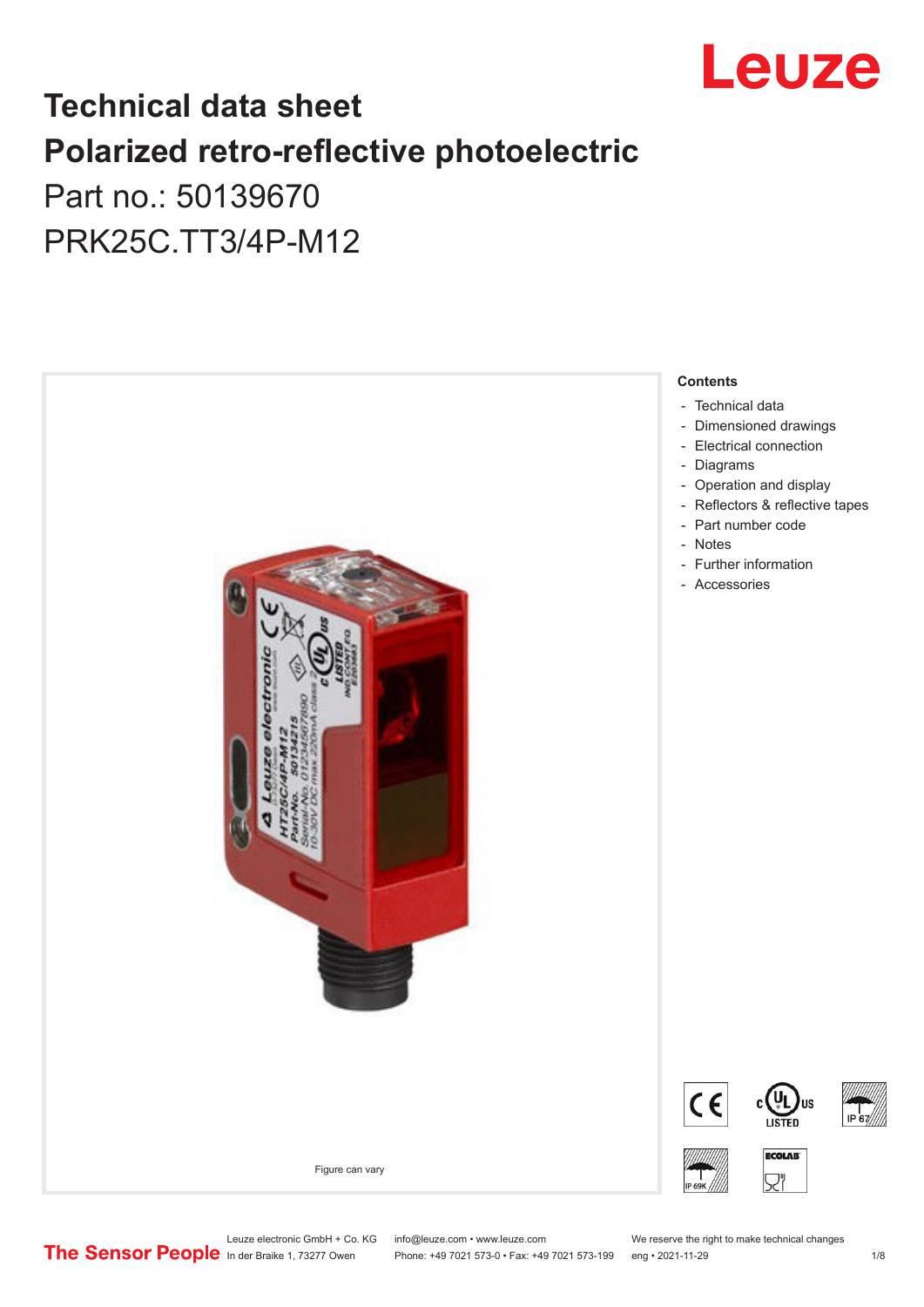# <span id="page-1-0"></span>**Technical data**

# Leuze

#### **Basic data**

| <b>Series</b>                   | 25C                                     |
|---------------------------------|-----------------------------------------|
| <b>Operating principle</b>      | Reflection principle                    |
| Application                     | Detection of highly transparent bottles |
|                                 | Detection of transparent films          |
|                                 |                                         |
| <b>Special version</b>          |                                         |
| <b>Special version</b>          | Autocollimation                         |
|                                 | <b>Tracking function</b>                |
|                                 |                                         |
| <b>Optical data</b>             |                                         |
| <b>Operating range</b>          | Guaranteed operating range              |
| <b>Operating range</b>          | $03$ m, With reflector TK(S) $100x100$  |
| <b>Operating range limit</b>    | Typical operating range                 |
| <b>Operating range limit</b>    | 0 3.6 m, With reflector TK(S) 100x100   |
| <b>Light source</b>             | LED, Red                                |
| Wavelength                      | 640 nm                                  |
| <b>Transmitted-signal shape</b> | Pulsed                                  |
| <b>LED</b> group                | Exempt group (in acc. with EN 62471)    |
|                                 |                                         |
| <b>Electrical data</b>          |                                         |
| <b>Protective circuit</b>       | Polarity reversal protection            |
|                                 | Short circuit protected                 |
|                                 |                                         |
| Performance data                |                                         |
| Supply voltage U <sub>B</sub>   | 10  30 V, DC, Incl. residual ripple     |

| Supply voltage Ս <sub>ո</sub> | 10  30 V, DC, Incl. residual ripple |
|-------------------------------|-------------------------------------|
| Residual ripple               | $0$ 15 %, From $U_{\rm B}$          |
| Open-circuit current          | $020$ mA                            |
|                               |                                     |

#### **Outputs**

| Number of digital switching outputs 2 Piece(s) |  |  |
|------------------------------------------------|--|--|
|------------------------------------------------|--|--|

**Switching outputs Voltage type** DC **Switching current, max.** 100 mA **Switching voltage** 

high:  $\geq (U_{\text{B}} - 2.5V)$ low: ≤2.5V

**Switching output 1 Connection 1, pin 4 Switching element** Transistor, PNP **Switching principle** Light switching

| Switching output 2  |                     |
|---------------------|---------------------|
| Assignment          | Connection 1, pin 2 |
| Switching element   | Transistor, PNP     |
| Switching principle | Dark switching      |

#### **Timing**

| Switching frequency  | 1,500 Hz  |
|----------------------|-----------|
| <b>Response time</b> | $0.33$ ms |
| Readiness delay      | 300 ms    |

| <b>Connection 1</b>       |                 |
|---------------------------|-----------------|
| <b>Function</b>           | Signal OUT      |
|                           | Voltage supply  |
| <b>Type of connection</b> | Connector       |
| <b>Thread size</b>        | M <sub>12</sub> |
| <b>Type</b>               | Male            |
| <b>Material</b>           | <b>PUR</b>      |
| No. of pins               | 4-pin           |
| Encoding                  | A-coded         |

#### **Mechanical data**

| Dimension (W x H x L)             | 15 mm x 42.7 mm x 30 mm              |
|-----------------------------------|--------------------------------------|
| <b>Housing material</b>           | <b>Plastic</b>                       |
| <b>Plastic housing</b>            | ABS                                  |
| Lens cover material               | <b>Plastic</b>                       |
| Net weight                        | 22 <sub>q</sub>                      |
| <b>Housing color</b>              | Red                                  |
| <b>Type of fastening</b>          | Through-hole mounting with M4 thread |
|                                   | Via optional mounting device         |
| <b>Compatibility of materials</b> | <b>ECOLAB</b>                        |

#### **Operation and display**

| Type of display                     | LED                             |
|-------------------------------------|---------------------------------|
| <b>Number of LEDs</b>               | 2 Piece(s)                      |
| <b>Operational controls</b>         | Teach button                    |
| Function of the operational control | Sensitivity adjustment          |
| <b>Environmental data</b>           |                                 |
| Ambient temperature operation       | െ∩ി<br>$\overline{\mathcal{A}}$ |

| Ambient temperature, operation<br>-40  60 °C |  |
|----------------------------------------------|--|
| Ambient temperature, storage<br>-40  70 °C   |  |

#### **Certifications**

| Degree of protection     | IP 67         |
|--------------------------|---------------|
|                          | IP 69K        |
| <b>Protection class</b>  | Ш             |
| <b>Certifications</b>    | c UL US       |
| <b>Standards applied</b> | IEC 60947-5-2 |
|                          |               |

#### **Classification**

| <b>Customs tariff number</b> | 85365019 |
|------------------------------|----------|
| eCl@ss 5.1.4                 | 27270902 |
| eCl@ss 8.0                   | 27270902 |
| eCl@ss 9.0                   | 27270902 |
| eCl@ss 10.0                  | 27270902 |
| eCl@ss 11.0                  | 27270902 |
| <b>ETIM 5.0</b>              | EC002717 |
| <b>ETIM 6.0</b>              | EC002717 |
| <b>ETIM 7.0</b>              | EC002717 |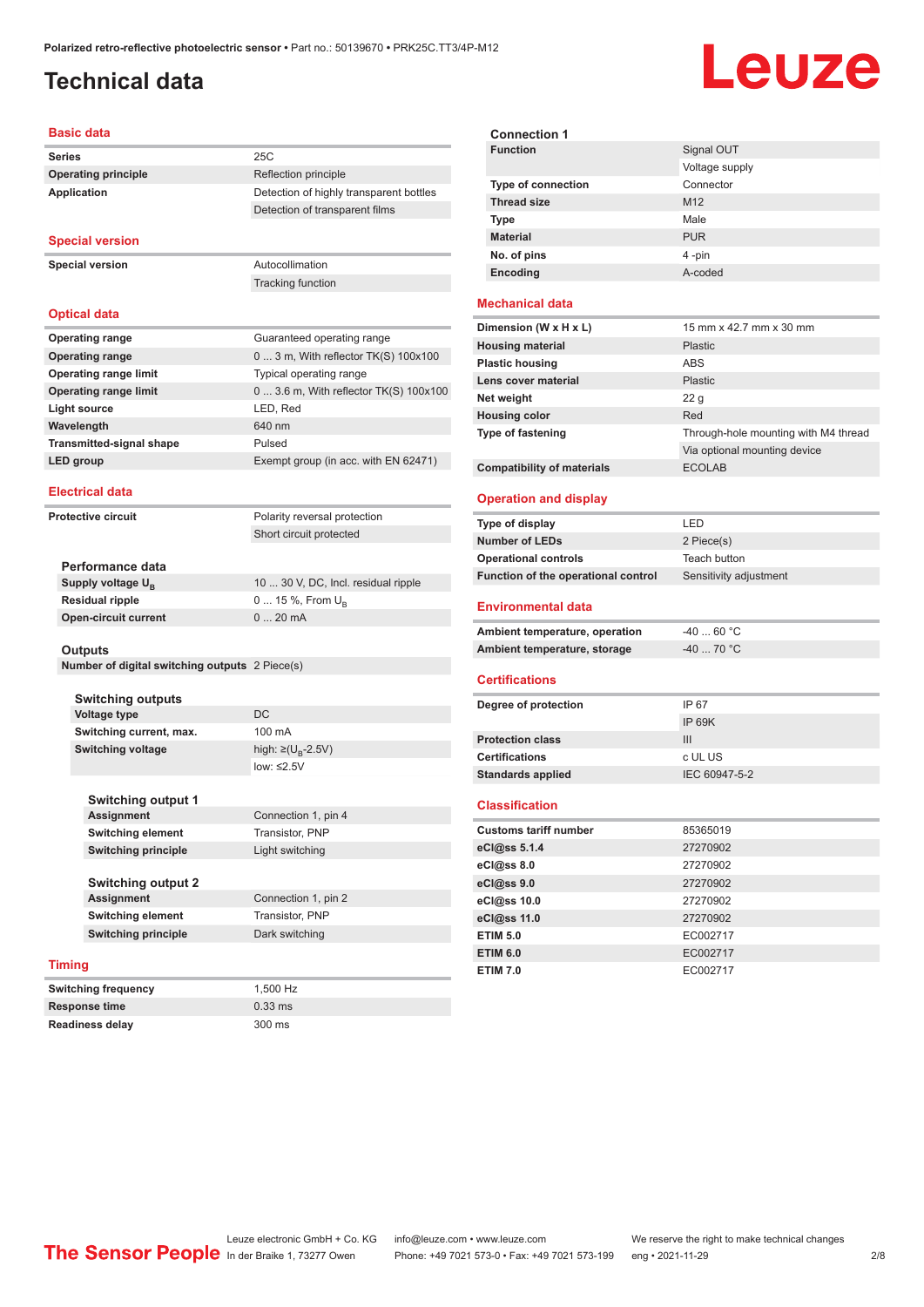## <span id="page-2-0"></span>**Dimensioned drawings**

Leuze

All dimensions in millimeters



### **Electrical connection**

**Connection 1**

| <b>Function</b>    | Signal OUT<br>Voltage supply |
|--------------------|------------------------------|
| Type of connection | Connector                    |
| <b>Thread size</b> | M12                          |
| <b>Type</b>        | Male                         |
| <b>Material</b>    | <b>PUR</b>                   |
| No. of pins        | 4-pin                        |
| Encoding           | A-coded                      |

| Pin            | <b>Pin assignment</b> |
|----------------|-----------------------|
| 1              | V+                    |
| $\overline{2}$ | OUT <sub>2</sub>      |
| 3              | <b>GND</b>            |
| $\overline{4}$ | OUT <sub>1</sub>      |
|                |                       |

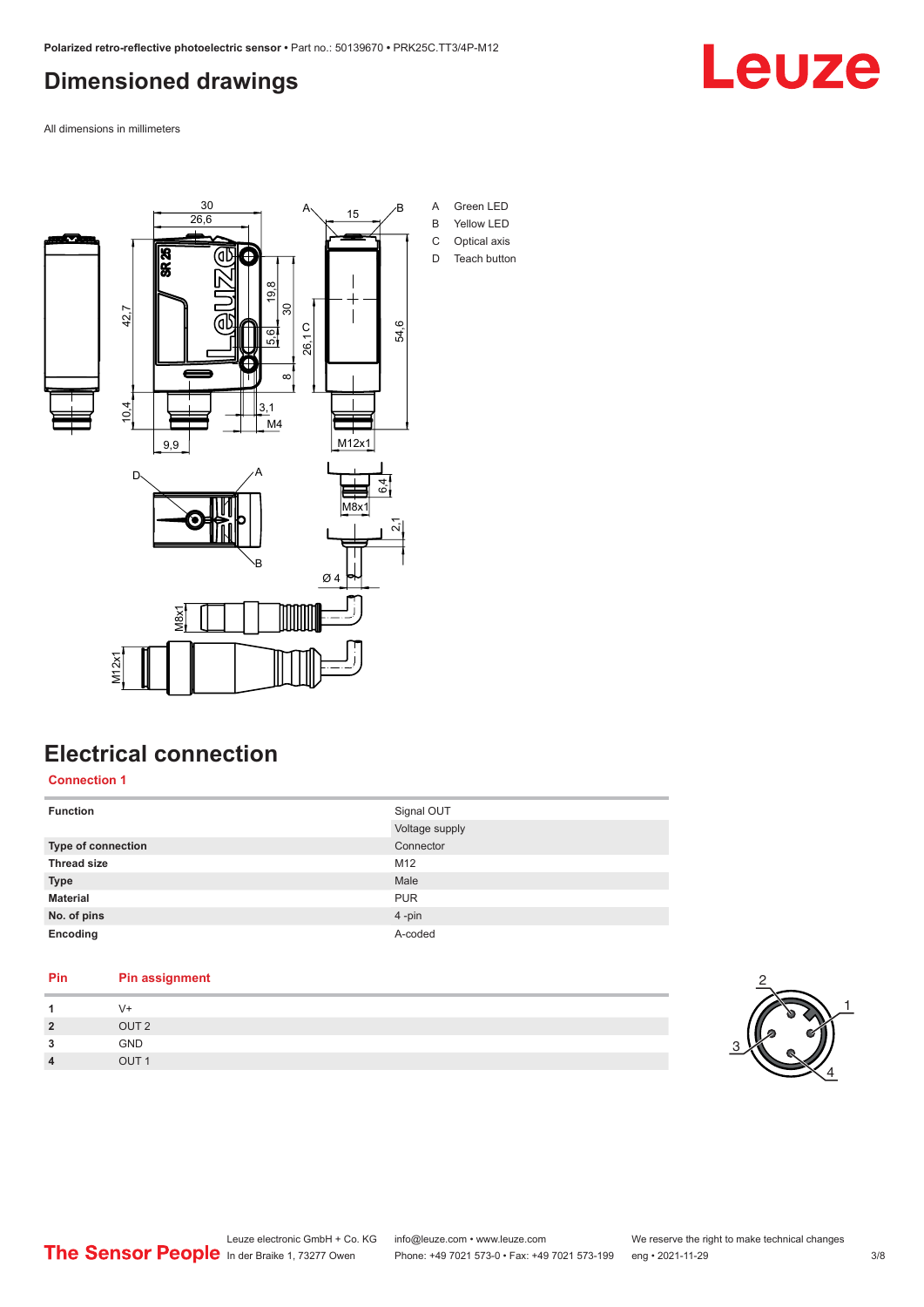#### <span id="page-3-0"></span>**Diagrams**

# Leuze

Typ. response behavior (TKS100x100)



**Operation and display**

| <b>LED</b>     | Display                  | <b>Meaning</b>                       |
|----------------|--------------------------|--------------------------------------|
|                | Green, continuous light  | Operational readiness                |
| $\overline{2}$ | Yellow, continuous light | Light path free                      |
|                | Yellow, flashing         | Light path free, no function reserve |

#### **Reflectors & reflective tapes**

| Part no. | <b>Designation</b> | <b>Operating range</b><br><b>Operating range</b> | <b>Description</b>                                                                                                                                                                                                                         |
|----------|--------------------|--------------------------------------------------|--------------------------------------------------------------------------------------------------------------------------------------------------------------------------------------------------------------------------------------------|
| 50117583 | MTKS 50x50.1       | $0 \dots 2$ m<br>$02.4$ m                        | Design: rechteckig<br>Triple reflector size: 1.2 mm<br>Reflective surface: 50 mm x 50 mm<br>Material: Kunststoff<br>Base material: Kunststoff<br>Chemical designation of the material: PMMA8N<br>Fastening: Durchgangsbefestigung, klebbar |
| 50108300 | REF 4-A-50x50      | 00.5m<br>00.6m                                   | Design: Rectangular<br>Reflective surface: 50 mm x 50 mm<br><b>Material: Plastic</b><br>Chemical designation of the material: PMMA<br>Fastening: Self-adhesive                                                                             |
| 50110192 | REF 6-A-50x50      | 0 1.3 m<br>0 1.5 m                               | Design: Rectangular<br>Triple reflector size: 0.3 mm<br>Reflective surface: 50 mm x 50 mm<br><b>Material: Plastic</b><br>Chemical designation of the material: PMMA<br>Fastening: Self-adhesive                                            |
| 50003192 | TK 100x100         | 03m<br>03.6m                                     | Design: Rectangular<br>Triple reflector size: 4 mm<br>Reflective surface: 96 mm x 96 mm<br><b>Material: Plastic</b><br>Base material: Plastic<br>Chemical designation of the material: PMMA8N<br>Fastening: Rear side can be glued         |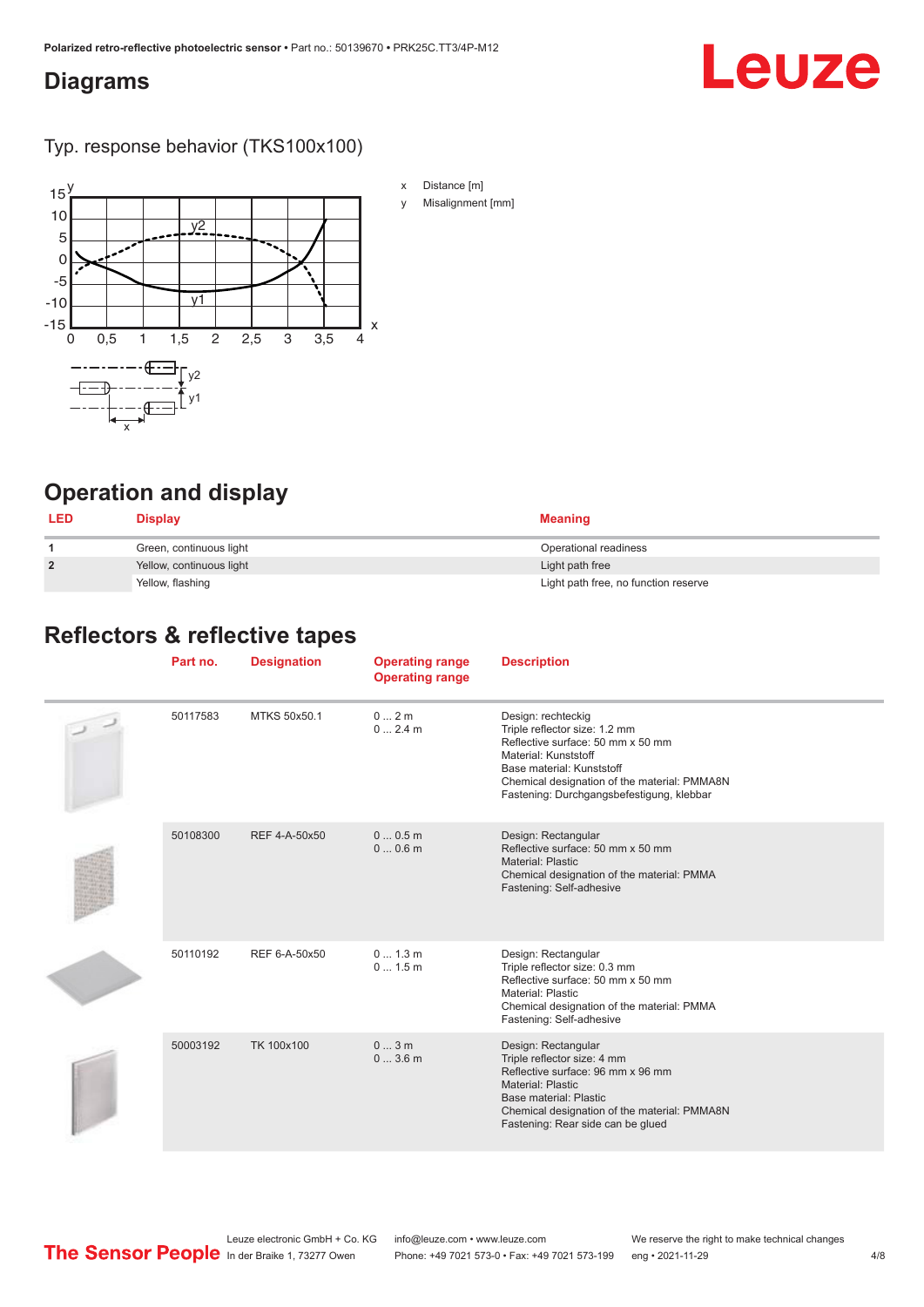## <span id="page-4-0"></span>**Reflectors & reflective tapes**



| Part no. | <b>Designation</b> | <b>Operating range</b><br><b>Operating range</b> | <b>Description</b>                                                                                                                                                                                                                                   |
|----------|--------------------|--------------------------------------------------|------------------------------------------------------------------------------------------------------------------------------------------------------------------------------------------------------------------------------------------------------|
| 50022816 | <b>TKS 100X100</b> | 03m<br>03.6m                                     | Design: Rectangular<br>Triple reflector size: 4 mm<br>Reflective surface: 96 mm x 96 mm<br><b>Material: Plastic</b><br>Base material: Plastic<br>Chemical designation of the material: PMMA8N<br>Fastening: Through-hole mounting, Adhesive          |
| 50081283 | <b>TKS 20X40</b>   | 0 1.1 m<br>1.32.4m                               | Design: Rectangular<br>Triple reflector size: 2.3 mm<br>Reflective surface: 16 mm x 38 mm<br><b>Material: Plastic</b><br>Base material: Plastic<br>Chemical designation of the material: PMMA8N<br>Fastening: Through-hole mounting, Adhesive        |
| 50040820 | <b>TKS 40X60</b>   | 02m<br>02.4m                                     | Design: Rectangular<br>Triple reflector size: 4 mm<br>Reflective surface: 37 mm x 56 mm<br>Material: Plastic<br>Base material: Plastic<br>Chemical designation of the material: PMMA8N<br>Fastening: Through-hole mounting, Adhesive                 |
| 50109257 | TKS 40x60.1        | 01.9m<br>02.3m                                   | Design: Rectangular<br>Triple reflector size: 2.3 mm<br>Reflective surface: 37 mm x 56 mm<br><b>Material: Plastic</b><br><b>Base material: Plastic</b><br>Chemical designation of the material: PMMA8N<br>Fastening: Through-hole mounting, Adhesive |

#### **Part number code**

#### Part designation: **AAA25C d EE-f.GGH/iJ-K**

| AAA25C | Operating principle / construction<br>HT25C: Diffuse reflection sensor with background suppression<br>PRK25C: Retro-reflective photoelectric sensor with polarization filter<br>LS25C: Throughbeam photoelectric sensor transmitter<br>LE25C: Throughbeam photoelectric sensor receiver<br>DRT25C: Dynamic reference diffuse sensor                                                                                                                                                                |
|--------|----------------------------------------------------------------------------------------------------------------------------------------------------------------------------------------------------------------------------------------------------------------------------------------------------------------------------------------------------------------------------------------------------------------------------------------------------------------------------------------------------|
| d      | Light type<br>n/a: red light<br>I: infrared light                                                                                                                                                                                                                                                                                                                                                                                                                                                  |
| EE     | Light source<br>$n/a$ : LED<br>L1: laser class 1<br>L <sub>2</sub> : laser class 2                                                                                                                                                                                                                                                                                                                                                                                                                 |
| f      | Preset range (optional)<br>n/a: operating range acc. to data sheet<br>xxxF: Preset range [mm]                                                                                                                                                                                                                                                                                                                                                                                                      |
| GG     | Equipment<br>A: Autocollimation principle (single lens)<br>S: small light spot<br>D: Detection of stretch-wrapped objects<br>X: extended model<br>HF: Suppression of HF illumination (LED)<br>XL: Extra long light spot<br>T: autocollimation principle (single lens) for highly transparent bottles without tracking<br>TT: autocollimation principle (single lens) for highly transparent bottles with tracking<br>F: Foreground suppression<br>R: greater operating range<br>SL: Slit diaphragm |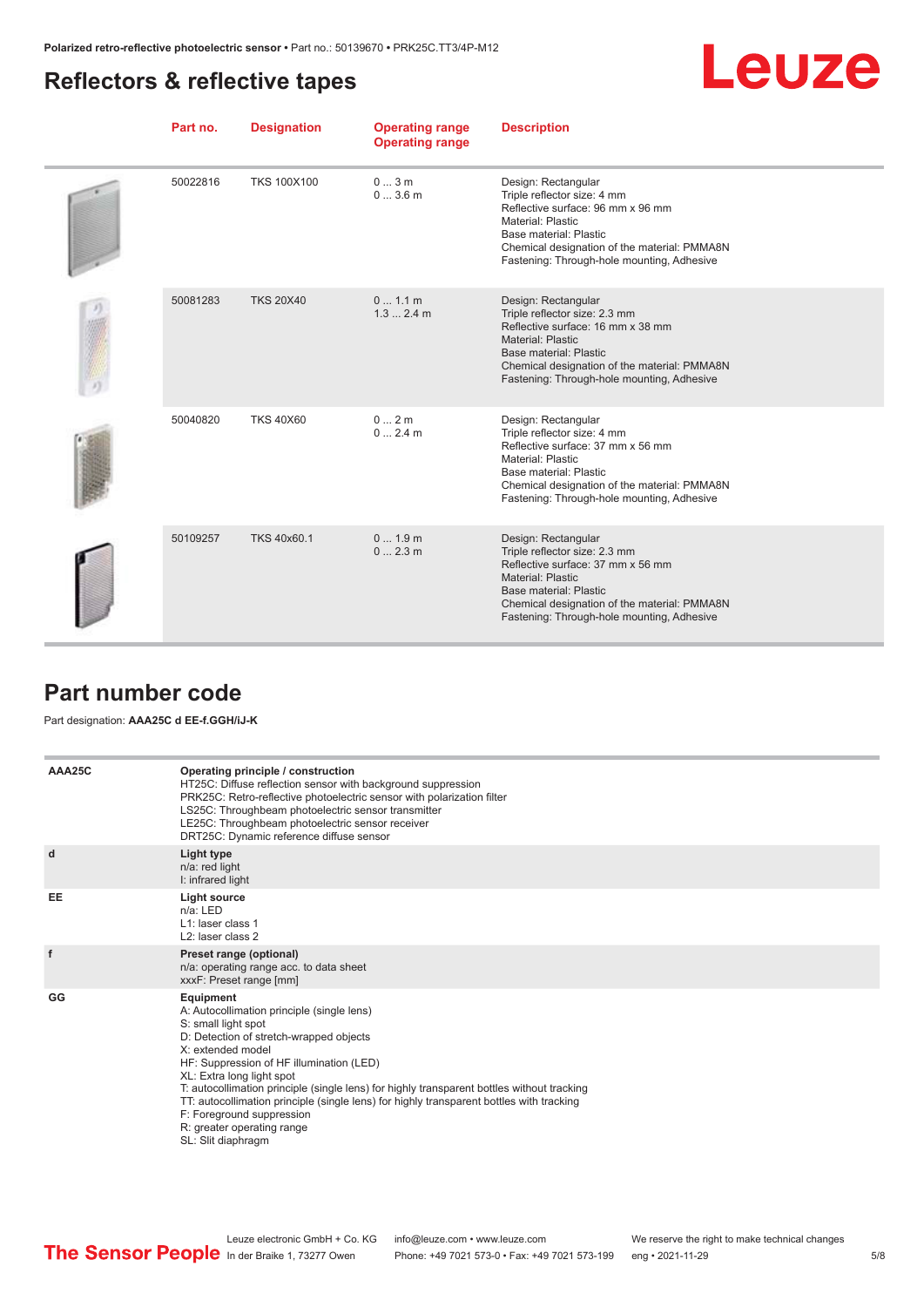#### <span id="page-5-0"></span>**Part number code**

# Leuze

| H  | Operating range adjustment<br>1: 270° potentiometer<br>2: multiturn potentiometer<br>3: teach-in via button<br>R: greater operating range                                                                                                                                                                                                                                                                                                                                                                                                              |
|----|--------------------------------------------------------------------------------------------------------------------------------------------------------------------------------------------------------------------------------------------------------------------------------------------------------------------------------------------------------------------------------------------------------------------------------------------------------------------------------------------------------------------------------------------------------|
| j. | Switching output/function OUT 1/IN: Pin 4 or black conductor<br>2: NPN transistor output, light switching<br>N: NPN transistor output, dark switching<br>4: PNP transistor output, light switching<br>P: PNP transistor output, dark switching<br>X: pin not used<br>8: activation input (activation with high signal)<br>L: IO-Link interface (SIO mode: PNP light switching, NPN dark switching)<br>6: push-pull switching output, PNP light switching, NPN dark switching<br>G: Push-pull switching output, PNP dark switching, NPN light switching |
| J  | Switching output / function OUT 2/IN: pin 2 or white conductor<br>2: NPN transistor output, light switching<br>N: NPN transistor output, dark switching<br>4: PNP transistor output, light switching<br>P: PNP transistor output, dark switching<br>W: warning output<br>X: pin not used<br>6: push-pull switching output, PNP light switching, NPN dark switching<br>T: teach-in via cable<br>G: Push-pull switching output, PNP dark switching, NPN light switching                                                                                  |
| ĸ  | <b>Electrical connection</b><br>n/a: cable, standard length 2000 mm, 4-wire<br>200-M12: cable, length 200 mm with M12 connector, 4-pin, axial (plug)<br>M8: M8 connector, 4-pin (plug)<br>M12: M12 connector, 4-pin (plug)<br>200-M8: cable, length 200 mm with M8 connector, 4-pin, axial (plug)                                                                                                                                                                                                                                                      |
|    | <b>Note</b>                                                                                                                                                                                                                                                                                                                                                                                                                                                                                                                                            |
|    | $\&$ A list with all available device types can be found on the Leuze website at www.leuze.com.                                                                                                                                                                                                                                                                                                                                                                                                                                                        |

#### **Notes**

| Observe intended use!                                                                                                                                                                                                              |
|------------------------------------------------------------------------------------------------------------------------------------------------------------------------------------------------------------------------------------|
| $\%$ This product is not a safety sensor and is not intended as personnel protection.<br>$\&$ The product may only be put into operation by competent persons.<br>$\phi$ Only use the product in accordance with its intended use. |

# **Further information**

- Light source: Average life expectancy 100,000 h at an ambient temperature of 25 °C
- Sum of the output currents for both outputs 100 mA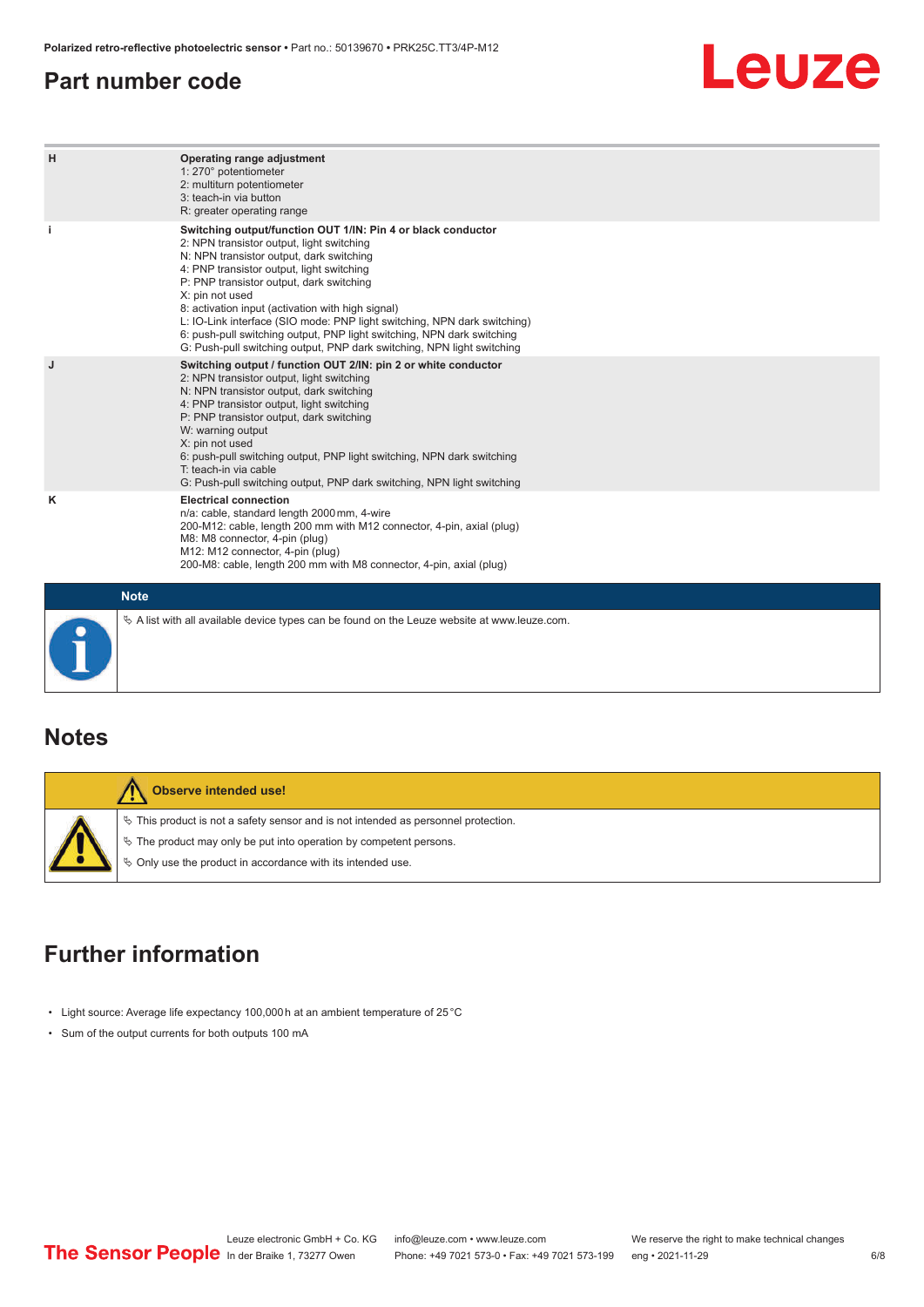#### **Accessories**

## Connection technology - Connection cables

|  | Part no. | <b>Designation</b>     | <b>Article</b>   | <b>Description</b>                                                                                                                                          |
|--|----------|------------------------|------------------|-------------------------------------------------------------------------------------------------------------------------------------------------------------|
|  | 50130652 | KD U-M12-4A-V1-<br>050 | Connection cable | Connection 1: Connector, M12, Axial, Female, A-coded, 4-pin<br>Connection 2: Open end<br>Shielded: No<br>Cable length: 5,000 mm<br>Sheathing material: PVC  |
|  | 50130690 | KD U-M12-4W-V1-<br>050 | Connection cable | Connection 1: Connector, M12, Angled, Female, A-coded, 4-pin<br>Connection 2: Open end<br>Shielded: No<br>Cable length: 5,000 mm<br>Sheathing material: PVC |

## Mounting technology - Mounting brackets

| Part no. | <b>Designation</b> | <b>Article</b>   | <b>Description</b>                                                                                                                                                                                                          |
|----------|--------------------|------------------|-----------------------------------------------------------------------------------------------------------------------------------------------------------------------------------------------------------------------------|
| 50118543 | BT 300M.5          | Mounting bracket | Design of mounting device: Winkel L-Form<br>Fastening, at system: Durchgangsbefestigung<br>Mounting bracket, at device: schraubbar, für M4-Schrauben geeignet<br>Type of mounting device: justierbar<br>Material: Edelstahl |

# Mounting technology - Rod mounts

| Part no. | <b>Designation</b> | <b>Article</b>  | <b>Description</b>                                                                                                                                                                                                                                                     |
|----------|--------------------|-----------------|------------------------------------------------------------------------------------------------------------------------------------------------------------------------------------------------------------------------------------------------------------------------|
| 50117829 | BTP 200M-D12       | Mounting system | Design of mounting device: Schutzhaube<br>Fastening, at system: für Rundstange 12 mm<br>Mounting bracket, at device: schraubbar<br>Type of mounting device: klemmbar, drehbar 360°, justierbar<br>Material: Metall                                                     |
| 50117252 | BTU 300M-D12       | Mounting system | Design of mounting device: Montagesystem<br>Fastening, at system: für Rundstange 12 mm, Blechklemmbefestigung<br>Mounting bracket, at device: schraubbar, für M4-Schrauben geeignet<br>Type of mounting device: klemmbar, drehbar 360°, justierbar<br>Material: Metall |

#### Standard reflectors

| Part no. | <b>Designation</b> | <b>Article</b> | <b>Description</b>                                                                                                                                                                                                                     |
|----------|--------------------|----------------|----------------------------------------------------------------------------------------------------------------------------------------------------------------------------------------------------------------------------------------|
| 50109257 | TKS 40x60.1        | Reflector      | Design: Rectangular<br>Triple reflector size: 2.3 mm<br>Reflective surface: 37 mm x 56 mm<br>Material: Plastic<br>Base material: Plastic<br>Chemical designation of the material: PMMA8N<br>Fastening: Through-hole mounting, Adhesive |

Leuze electronic GmbH + Co. KG info@leuze.com • www.leuze.com We reserve the right to make technical changes<br>
The Sensor People in der Braike 1, 73277 Owen Phone: +49 7021 573-0 • Fax: +49 7021 573-199 eng • 2021-11-29